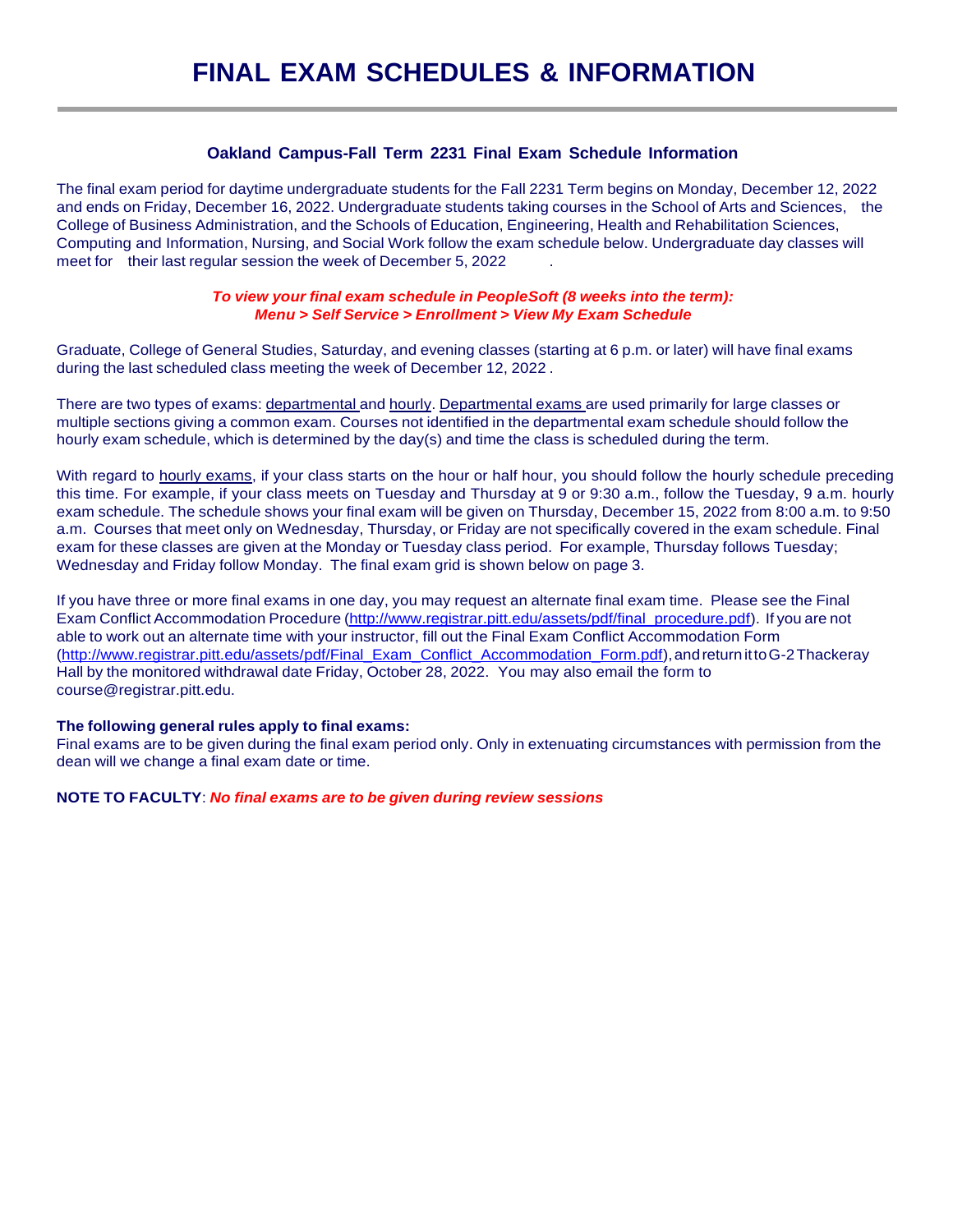| TABLE VIEW OF FALL TERM 2231 DEPARTMENTAL EXAM                |                  |                    |                   |                 |  |  |  |  |
|---------------------------------------------------------------|------------------|--------------------|-------------------|-----------------|--|--|--|--|
| (MONDAY, DECEMBER 12, 2022 THROUGH FRIDAY, DECEMBER 16, 2022) |                  |                    |                   |                 |  |  |  |  |
| <b>Class</b>                                                  | Day              | Date               | <b>Start Time</b> | <b>End Time</b> |  |  |  |  |
|                                                               |                  |                    |                   |                 |  |  |  |  |
| <b>*BUSACC 0030</b>                                           | <b>TUESDAY</b>   | <b>DECEMBER 13</b> | $8:00$ AM         | 9:50 AM         |  |  |  |  |
| <b>*BUSBIS 1060</b>                                           | <b>MONDAY</b>    | <b>DECEMBER 12</b> | 4:00 PM           | 5:50 PM         |  |  |  |  |
| <b>*BUSFIN 1321</b>                                           | <b>FRIDAY</b>    | <b>DECEMBER 16</b> | 8:00 AM           | 9:50 AM         |  |  |  |  |
| <b>*BUSENV 0060</b>                                           | <b>FRIDAY</b>    | <b>DECEMBER 16</b> | 8:00 AM           | 9:50AM          |  |  |  |  |
| <b>*BUSMKT 1426</b>                                           | WEDNESDAY        | DECEMBER 14        | 12:00 PM          | 1:50 PM         |  |  |  |  |
| <b>*BUSORG 1020</b>                                           | <b>MONDAY</b>    | <b>DECEMBER 12</b> | $2:00$ PM         | $3:50$ PM       |  |  |  |  |
| *BUSQOM 1070                                                  | WEDNESDAY        | <b>DECEMBER 14</b> | 12:00 PM          | 1:50 PM         |  |  |  |  |
| *CHEM 0110/0410                                               | <b>WEDNESDAY</b> | <b>DECEMBER 14</b> | 12:00 PM          | 1:50 PM         |  |  |  |  |
| *CHEM 0120/0420                                               | <b>MONDAY</b>    | <b>DECEMBER 12</b> | 10:00 AM          | 11:50 AM        |  |  |  |  |
| *CHEM 0960                                                    | <b>FRIDAY</b>    | <b>DECEMBER 16</b> | 8:00 AM           | 9:50AM          |  |  |  |  |
| <b>*ECON 0100</b>                                             | THURSDAY         | DECEMBER 15        | 2:00 PM           | 3:50 PM         |  |  |  |  |
| <b>*ECON 1100</b>                                             | <b>TUESDAY</b>   | <b>DECEMBER 13</b> | 12:00 PM          | 1:50 PM         |  |  |  |  |
| <b>ENGR0011</b>                                               | WEDNESDAY        | DECEMBER 14        | 2:00 PM           | 3:50 PM         |  |  |  |  |
| <b>ENGR0135</b>                                               | <b>MONDAY</b>    | <b>DECEMBER 12</b> | $8:00$ AM         | 9:50AM          |  |  |  |  |
| <b>ITAL 0101</b>                                              | <b>MONDAY</b>    | <b>DECEMBER 12</b> | 2:00 PM           | 3:50 PM         |  |  |  |  |
| **MATH 0031                                                   | <b>FRIDAY</b>    | <b>DECEMBER 16</b> | $2:00$ PM         | 3:50 PM         |  |  |  |  |
| <b>MATH 0120</b>                                              | <b>THURSDAY</b>  | <b>DECEMBER 15</b> | 10:00 AM          | 11:50 AM        |  |  |  |  |
| <b>MATH 0230</b>                                              | <b>WEDNESDAY</b> | <b>DECEMBER 14</b> | 8:00 AM           | 9:50AM          |  |  |  |  |
| <b>MATH 0220</b>                                              | <b>THURSDAY</b>  | <b>DECEMBER 15</b> | 4:00 PM           | 5:50 PM         |  |  |  |  |
| <b>MATH 0240</b>                                              | <b>TUESDAY</b>   | <b>DECEMBER 13</b> | 8:00 AM           | 9:50AM          |  |  |  |  |
| **MATH 0280                                                   | <b>THURSDAY</b>  | <b>DECEMBER 15</b> | 4:00 PM           | 5:50 PM         |  |  |  |  |
| <b>MATH 0290</b>                                              | <b>WEDNESDAY</b> | <b>DECEMBER 14</b> | 8:00 AM           | 9:50AM          |  |  |  |  |
| <b>PHYS 0174</b>                                              | <b>TUESDAY</b>   | DECEMBER 13        | 12:00 PM          | 1:50 PM         |  |  |  |  |
| <b>SPAN</b><br>0101,0103,0104                                 | <b>FRIDAY</b>    | <b>DECEMBER 16</b> | 12:00 PM          | 1:50 PM         |  |  |  |  |
| *Not University Honors College Sections                       |                  |                    |                   |                 |  |  |  |  |
| <b>**Not Extended Education Sections</b>                      |                  |                    |                   |                 |  |  |  |  |
|                                                               |                  |                    |                   |                 |  |  |  |  |